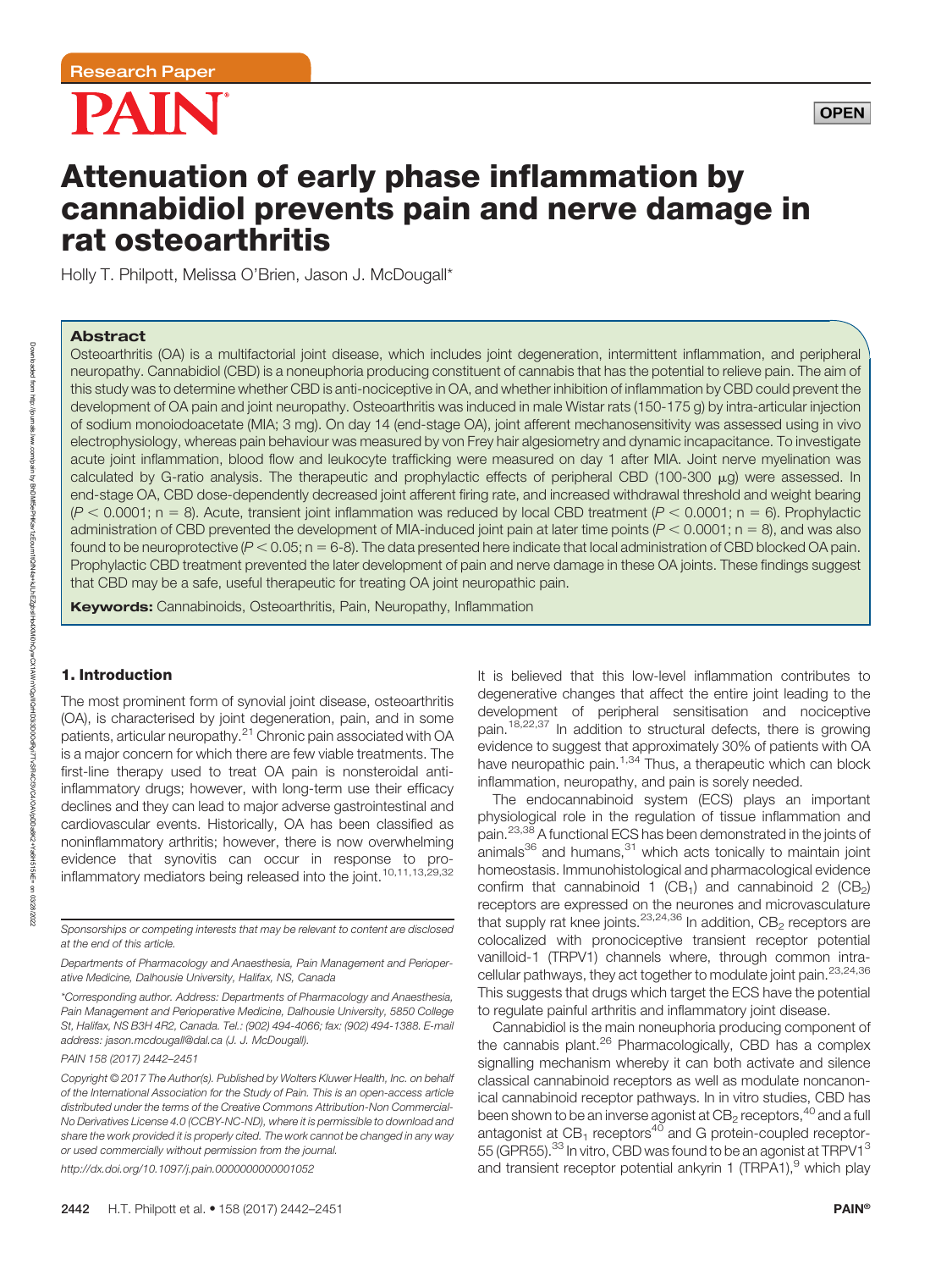a central role in the development of OA.<sup>27</sup> In musculoskeletal disease models, systemic administration of CBD suppressed the progression of collagen-induced arthritis by reducing inflammatory cytokine production.<sup>20</sup> Although these preliminary findings indicate a possible role for CBD in relieving joint inflammation, the local effect of articularly applied CBD on OA and joint pain has not been investigated.

The initial aim of this study was to assess the effect of locally administered CBD on joint pain in animals with end-stage OA. Since acute inflammation can contribute to the long-term development of OA joint pain,<sup>32</sup> the ability of CBD to reduce acute OA synovitis and prevent the subsequent progression of persistent OA pain was also investigated. Finally, the effect of prophylactic CBD treatment on OA joint neuropathy was assessed.

# 2. Methods

# 2.1. Animals

Male Wistar rats (150-175 g; Charles River Laboratories, Senneville, QC, Canada) were housed in ventilated racks at  $22^{\circ}C \pm 2^{\circ}C$  on a 12:12 hours light:dark cycle (light-on from 7:00 to 19:00). After arrival at the animal care facility, all rats were permitted at least 1 week to acclimate to their environment. Animals were housed in pairs, cages were lined with woodchip bedding, and animals were provided with environmental enrichment. Standard laboratory chow and water were provided ad libitum. All experimental protocols were approved by the Dalhousie University Committee on the Use of Laboratory Animals, which acts in accordance with Animal Research: Reporting of In Vivo Experiments (ARRIVE) and the standards put forth by the Canadian Council for Animal Care.

# 2.2. Sodium monoiodoacetate model of osteoarthritis

Animals were deeply anaesthetised (2%-4% isoflurane; 100% oxygen at 1 L/min) until cessation of all sensory reflexes. The right knee joint was shaved, swabbed with 100% ethanol and 50  $\mu$ L of sodium monoiodoacetate (MIA) (3 mg in saline) was injected into the joint space (intra-articular; i.artic.). The knee was then manually extended and flexed for 30 seconds to disperse the solution throughout the joint.

# 2.3. Electrophysiological recording of joint afferents

After OA development (14-19 days after MIA), animals were deeply anaesthetised using urethane (25% solution; 2 g/kg i.p.). Core body temperature was measured by a rectally inserted thermometer and maintained at  $37^{\circ}C \pm 1^{\circ}C$  by a thermostatically controlled heating blanket (CWE Inc, Ardmore, PA). After loss of the pedal withdrawal reflex, the trachea was cannulated to allow for artificial ventilation with a Harvard rodent respiratory pump (Harvard Apparatus, Holliston, MA) with 100%  $O<sub>2</sub>$  (stroke volume: 2.5 mL; breath frequency: 52 breaths/min). The left carotid artery was cannulated to allow for continuous measurement of the mean arterial blood pressure. The cannula was attached to an in-line pressure transducer (Kent Scientific Corp, Torrington, CT) attached to a differentially amplified blood pressure monitor (World Precision Instruments, Sarasota, FL). The jugular vein was cannulated for administration of the muscle relaxant gallamine triethiodide (50 mg/kg), which eliminated neural interference from hind limb musculature, and the distal saphenous artery was cannulated for close intra-arterial (i.a.) administration of CBD or vehicle to the knee joint (100 µL injection volume). A specialised clamp was fixed to the mid-shaft of the isolated right femur and attached to a stereotaxic frame to prevent movement of the proximal aspect of the rat hind limb. The right hind paw was then placed in a shoe-like holder that was connected to a force transducer and torque meter (Data Track 244-1-R; Intertechnology, ON, Canada) to standardise the amount of rotational force being applied to the knee joint. A longitudinal skin incision was made along the medial aspect of the hind limb and the reflected skin was sutured to a metal "O" ring to create a pool which was filled with warm mineral oil to prevent tissue desiccation. The medial articular branch of the saphenous nerve was isolated and transected in the inguinal region to prevent spinal reflexes. The epineurium was removed and the nerve teased to isolate fine neurofilaments which were then placed on a platinum recording electrode to measure single-unit activity. To identify a joint afferent fibre and its receptive field, the knee joint was gently probed with a blunt glass rod. The mechanical threshold of each recorded joint afferent was determined by gradually increasing the torque applied to the joint until the fiber elicited an action potential. The conduction velocity of the fibres were determined by electrically stimulating the receptive field with a pair of silver bipolar stimulating electrodes (0.6 Hz, 2 ms pulse width, 1-15 V). The mechanosensitivity of the joint fibre was assessed by applying noxious outward rotations to the knee and counting the number of action potentials elicited during the rotation. Noxious rotation refers to torque occurring outside the normal range but not severe enough to cause soft tissue injury.

# 2.3.1. Experimental timeline

On day 14 post-MIA induction, 3 sets of noxious rotations, each lasting 5 seconds, were applied 5 minutes apart as a baseline measurement of afferent activity. After close i.a. infusion of CBD (100, 200, or 300  $\mu$ g in 100  $\mu$ L) or vehicle (100  $\mu$ L), joint mechanosensitivity was assessed for an additional 15 minutes. To minimise the use of animals, multiple doses of CBD or vehicle were assessed in each fibre. A washout period of at least 50 minutes was observed between the administration of varying doses of CBD or vehicle to allow afferent firing to return to baseline levels. The percentage change in afferent activity before and after administration of CBD or vehicle was calculated offline using Spike2 software (Cambridge Electronic Design, Cambridge, United Kingdom). All recorded fibres fired in response to close i.a. administration of potassium chloride (KCl; 1 mM, 0.1 mL) at the conclusion of the experiment, confirming that administered drugs had reached the mechanosensory nerve endings and that the recorded fibre was still viable.

# 2.4. Behavioural pain measurements

# 2.4.1. Von Frey hair mechanosensitivity

Von Frey hair mechanosensitivity was used as a measure of secondary allodynia. Alert, unanaesthetised animals were placed in a Plexiglas chamber with a metal mesh flooring which allowed access to the plantar surface of each hind paw. After allowing the animal to acclimate until exploratory behaviour ceased (approximately 10 minutes), ipsilateral hind paw mechanosensitivity was assessed using a modification of the Dixon up-down method.<sup>5</sup> A von Frey hair was applied perpendicular to the plantar surface of the ipsilateral hind paw (avoiding the toe pads) until the hair flexed; the filament was then held in place for 3 seconds. If there was a positive response (ie, withdrawal, shaking, or licking of the hind paw), the next lower strength hair was applied; if there was a lack of response, the next higher strength hair was applied up to a cutoff of 15 g bending force. The 50% withdrawal threshold was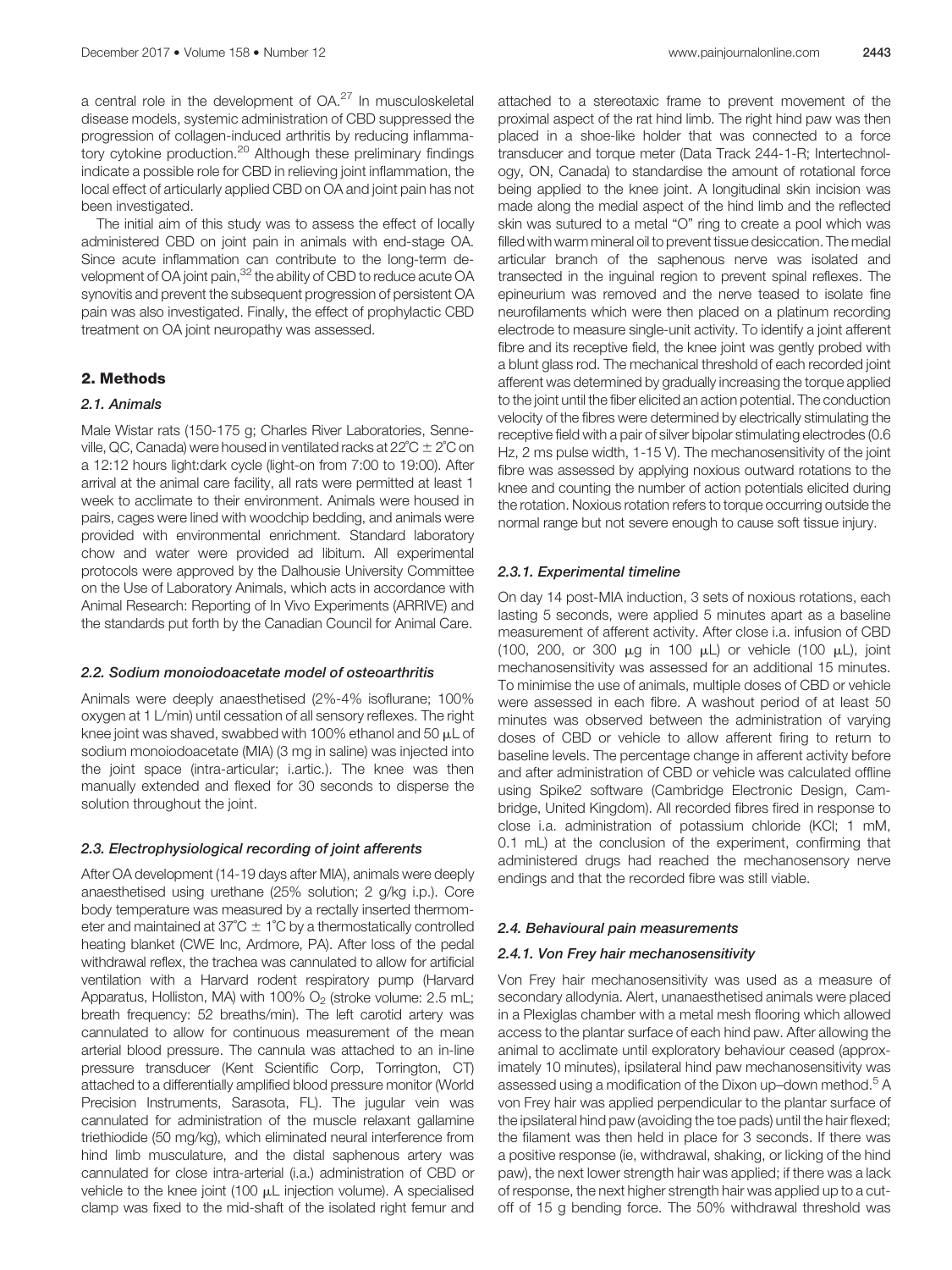determined using the following formula:  $10^{(\mathcal{X}f + k\delta)}/10,000$ ; where  $Xf$  = value (in log units) of the final von Frey hair used,  $k =$  tabular value for the pattern of the last 6 positive and/or negative responses, and  $\delta$  = mean difference (in log units) between stimuli.

#### 2.4.2. Hind limb incapacitance

To perform dynamic weight bearing (DWB) measurements, animals were placed in a Perspex chamber (model BIO-DWB-AUTO-R; Bioseb, Boulogne, France) with a pressure-sensitive floor and allowed to move freely. Hind limb weight bearing was tracked and recorded over a 3-minute period. Weight borne on the ipsilateral hind paw was calculated as a percentage of the total weight borne on the hind limbs.

# 2.4.3. Experimental timeline

Animals underwent baseline von Frey hair mechanosensitivity and DWB testing. Separate cohorts were treated on day 14 post-MIA with an i.artic. injection of either vehicle  $(50 \mu L)$  or CBD (100-300  $\mu$ g/50  $\mu$ L). In other experimental cohorts, day 14 OA rats were treated with the highest dose of CBD (300  $\mu$ g/50  $\mu$ L) and either the CB<sub>1</sub> receptor antagonist, AM281 (75  $\mu$ g/50  $\mu$ L), the  $CB<sub>2</sub>$  receptor antagonist, AM630 (75  $\mu$ g/50  $\mu$ L), or the TRPV1 receptor antagonist, SB-366791 (30 µg/50 µL) administered locally (subcutaneously; s.c.) over the joint 10 minutes before i.artic. CBD administration. Behavioural pain measurements for these experiments were conducted at 30, 60, 120, 180, and 240 minutes after drug administration. To investigate the prophylactic effects of CBD on OA pain and peripheral neuropathy, a separate cohort of rats was treated with CBD (300  $\mu$ g/50  $\mu$ L) or vehicle  $(50 \mu L)$  s.c. over the knee joint 30 minutes before i.artic. injection of MIA (3 mg/50  $\mu$ L) and once daily on each of the subsequent 3 days; behavioural pain measurements were conducted on days 0, 1, 2, 3, 7, 10, and 14.

#### 2.5. Inflammation measures

Animals were deeply anaesthetised by an intraperitoneal injection of urethane (25% solution; 2g/kg i.p.). A longitudinal incision was made along the ventral skin of the neck to expose the trachea which was cannulated with PE-200 tubing to permit unrestricted breathing. The right carotid artery was also cannulated with PE-30 tubing filled with heparinised saline (1 U/mL) to allow for continuous monitoring of the mean arterial pressure (MAP).

#### 2.5.1. Intravital microscopy

Both hind limbs were immobilised and the capsule of the ipsilateral knee was exposed by surgically removing a small ellipse of the overlying skin and superficial fascia. Physiological buffer (37 $^{\circ}$ C  $\pm$  1 $^{\circ}$ C) was immediately and continuously perfused over the exposed joint.

Intravital microscopy was used to assess leukocyteendothelial interactions within the microcirculation of the knee joint, as described previously.<sup>2</sup> The synovial microcirculation was visualised under incident fluorescent light using a Leica DM2500 microscope with a HCX APO L 20X objective and an HC Plan 10X eyepiece giving a final magnification of  $\times$  200. In vivo leukocyte staining was achieved by intravenous administration of 0.05% rhodamine 6G (in saline). Straight, unbranched postcapillary venules (15-50  $\mu$ m in diameter) were chosen for visualisation and 3 fluorescent videos (per time point) were captured for 1 minute each by a Leica DFC 3000 camera (Leica Microsystems Canada Inc, Richmond Hill, ON, Canada). Two measures of leukocyteendothelial interactions were used to assess articular inflammation: (1) the number of rolling leukocytes to pass an arbitrary line perpendicular to the venule in 1 minute were counted and (2) the number of adherent leukocytes within a  $100$ - $\mu$ m portion of the venule. Rolling leukocytes were defined as positively stained blood cells travelling slower than the surrounding blood flow, and adherent leukocytes were defined as positively stained cells that remained stationary for a minimum of 30 seconds.

#### 2.5.2. Laser speckle contrast analysis

In the same animals, knee joint blood flow was measured by laser speckle contrast analysis (LASCA) using a PeriCam PSI System (Perimed Inc, Ardmore, PA). At each time point, 1-minute recordings of the exposed knee joint were taken at a working distance of 10 cm with a frame capture rate of 25 images per second. Using dedicated software (PIMSoft, Version 1.5.4.8078), images were averaged to generate 1 perfusion image per second. At the end of the experiment, rats were euthanised and a dead scan of the knee was taken. This "biological zero" value was subtracted from all measurements to account for any Brownian motion in the tissue. Images were analysed offline where mean blood perfusion (perfusion units) in a defined region of interest approximating the knee joint was calculated.

# 2.5.3. Experimental timeline

Inflammation measures were conducted on day 1 post-MIA induction, which corresponds to the peak of inflammation in this OA model. After baseline intravital microscopy and LASCA recordings (1 minute) a  $50$ - $\mu$ L bolus of CBD (300  $\mu$ g) or vehicle (separate cohort) was applied topically over the exposed knee joint. Subsequent recordings were taken at 5, 15, 30, 60, 120, and 180 minutes after drug administration. In separate cohorts, day 1 MIA rats were treated with the highest dose of CBD (300  $\mu$ g/50  $\mu$ L) and either the CB<sub>1</sub> receptor antagonist, AM281 (75  $\mu$ g/50  $\mu$ L), the CB<sub>2</sub> receptor antagonist, AM630 (75  $\mu$ g/50  $\mu$ L), or the TRPV1 receptor antagonist, SB-366791 (30  $\mu$ g/50  $\mu$ L) administered topically over the joint 10 minutes before CBD administration.

# 2.6. G-ratio analysis of the saphenous nerve

A segment of the saphenous nerve was isolated proximal to the ipsilateral knee joint and placed in 2.5% glutaraldehyde (diluted with 0.1 M sodium cacodylate buffer), and stored at 4˚C for at least 1 week. The nerve samples were then removed from the fixative and rinsed 3 times with 0.1 M sodium cacodylate buffer. The samples were fixed in 1% osmium tetroxide for 2 hours, rinsed with distilled water, and then placed in 0.25% uranyl acetate (4˚C) overnight. The samples were then dehydrated in a graduated series of acetone (50%, 70%, 95%, and finally 100%). The samples were then dried in 100% acetone for 10 minutes. Epon–araldite resin was used to mount the samples. The samples were placed in a 3:1 ratio of dried 100% acetone to resin for 3 hours, followed by a 1:3 ratio of dried 100% acetone to resin overnight. Next the samples were placed in 100% Epon–araldite resin for 3 hours and cured in an oven at 60˚C for 48 hours. Finally, using an LKB Huxley ultramicrotome with a diamond knife, the samples were sectioned into 100 nm thick slices. Cross-sectional slices of nerves were placed onto a copper wire grid consisting of 300 individual squares per inch (each square measuring  $83 \times 58$  µm) and then stained with 2% aqueous uranyl acetate for 10 minutes and finally lead citrate for 4 minutes.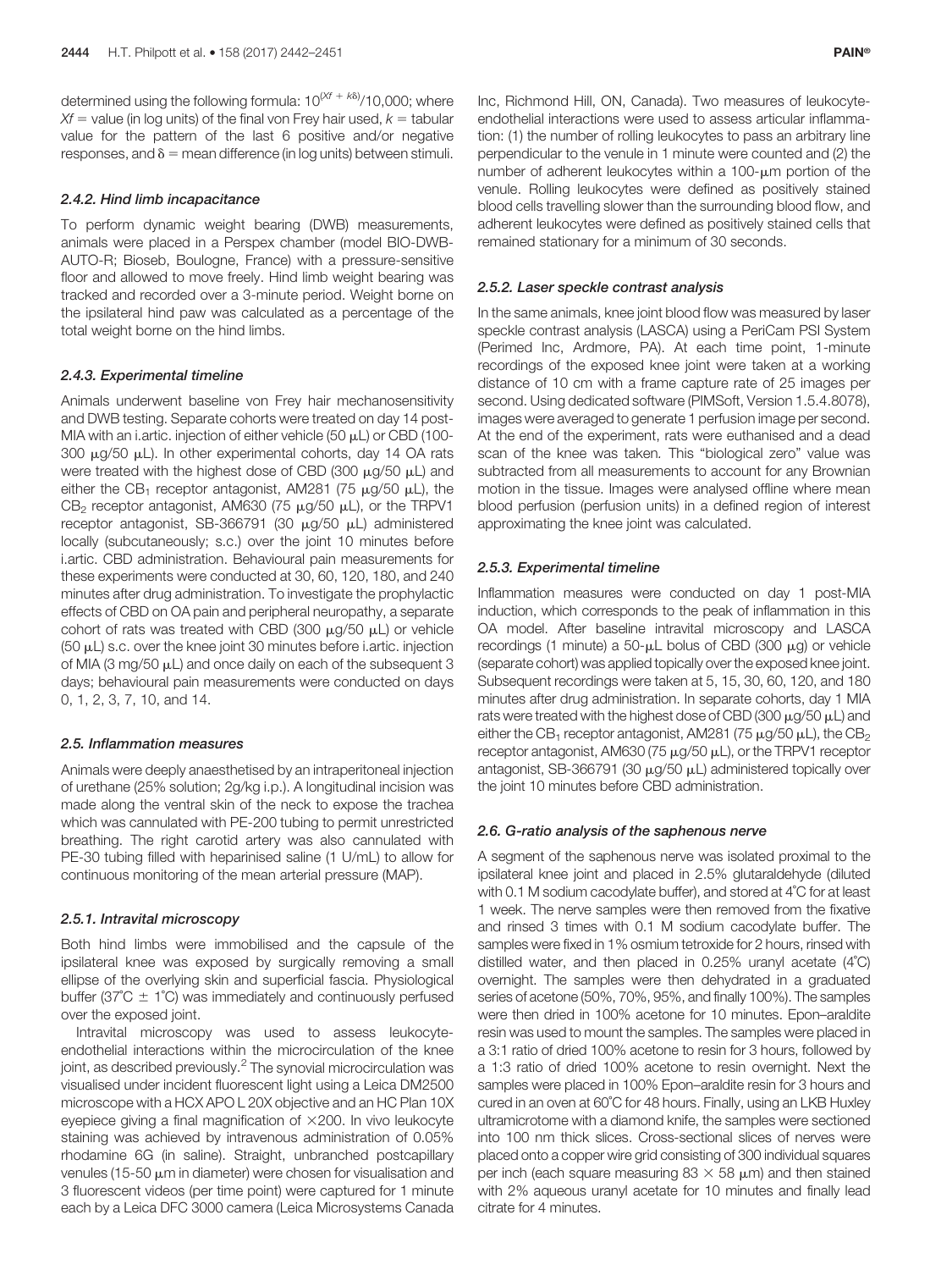| Table 1<br>Characterisation of the recorded fibres in the electrophysiology experiments. |                                                                                                                                                                                                                                |                              |                                |                                 |   |
|------------------------------------------------------------------------------------------|--------------------------------------------------------------------------------------------------------------------------------------------------------------------------------------------------------------------------------|------------------------------|--------------------------------|---------------------------------|---|
| <b>Fibre type</b>                                                                        | <b>Mechanical threshold, mNm</b>                                                                                                                                                                                               | <b>Noxious rotation, mNm</b> | <b>Electrical threshold, V</b> | <b>Conduction velocity, m/s</b> | n |
| $\mathbb{H}$                                                                             | $14 \pm 3 (8-25)$                                                                                                                                                                                                              | $23 \pm 3 (20-35)$           | $4.3 \pm 0.6$ (3-6)            | $2.96 \pm 0.3$                  |   |
| IV                                                                                       | $13 \pm 3(10-15)$                                                                                                                                                                                                              | $25 \pm 5(20-30)$            | $5.3 \pm 0.3$ (5-5.5)          | $1.89 \pm 0.07$                 |   |
| <b>ND</b>                                                                                | $18 \pm 3 (2 - 25)$                                                                                                                                                                                                            | $27 \pm 2(15-35)$            | ND.                            | ND                              |   |
|                                                                                          | Fibros are eleccified as thinly muslimated tune III /s 9 m/o) or unmuglipated tune III /x 9 m/o) unite. For some fibros it was not possible to determine conduction valogity and are eleccified as ND, not determined. Deta ar |                              |                                |                                 |   |

Fibres are classified as thinly myelinated type III (>2 m/s) or unmyelinated type IV (<2 m/s) units. For some fibres it was not possible to determine conduction velocity and are classified as ND, not determined. Data are SEM (range).

The copper wire grids containing the saphenous nerve sections were inserted into a JEOL JEM 1230 transmission electron microscope (JEOL Corp Ltd, Tokyo, Japan). The microscope was set at a voltage of 80.0 kV, and images were captured at  $\times$ 2500 using a Hamamatsu ORCA-HR digital camera (Hamamatsu Photonics, Hamamatsu City, Japan). One nerve cross-section image was visually partitioned into 9 quadrants and 3 images were captured (from quadrants 1, 5, and 9). All fibres were assessed using the G-ratio plugin in ImageJ processing software. The G-ratio was calculated using the equation  $\mathrm{G}=\sqrt{\frac{a}{A}}$  where,  $a$  is the internal axonal area and A is the total axonal area of the fibre. The higher the G-ratio the higher the degree of demyelination.

# 2.7. Drugs and reagents

Cannabidiol (2-[(1R,6R)-3-methyl-6-(1-methylethenyl)-2-cycloh exen-1-yl]-5-pentyl-1,3-benzenediol) was obtained from Tocris Bioscience (Bio-Techne, Abingdon, United Kingdom). AM281 (CB1 receptor antagonist; 1-(2,4-dichlorophenyl)-5-(4-iodophenyl)- 4-methyl-N-4-morpholinyl-1H-pyrazole-3-carboxamide) and AM630 (CB<sub>2</sub> receptor antagonist; 6-iodo-2-methyl-1-(2-morph olin-4-ylethyl)indol-3-yl]-(4-methoxyphenyl)methanone) were obtained from Cayman Chemicals (Ann Arbor, MI). SB-366791 (N-(3-methoxyphenyl)-4-chlorocinnamide), rhodamine 6G, cremophor, dimethyl sulphoxide (DMSO), urethane, and MIA were obtained from Sigma-Aldrich (St. Louis, MO). Solutions of CBD, AM281, AM630, and SB-366791 were prepared in vehicle (1:1: 18; DMSO:cremophor:saline) on the day of use. Rhodamine 6G (0.05%) and MIA were dissolved in saline. Physiological buffer (135 mM NaCl, 20 mM NaHCO3, 5 mM KCl, 1 mM MgSO4\*7H2O,  $pH = 7.4$ ) was prepared in the laboratory.

# 2.8. Statistical analysis

All data were expressed as mean  $\pm$  SEM. Data were tested for Gaussian distribution by the Kolmogorov–Smirnov test. All data were normally distributed and were therefore analysed using parametric statistics (2-way analysis of variance (ANOVA), 1-way ANOVA, unpaired 2-tailed Student t test, and paired 2-tailed Student t test). A P value less than 0.05 was considered statistically significant.

# 3. Results

### 3.1. Effect of acute administration of cannabidiol on joint afferent mechanosensitivity

A total of 17 afferent fibres were recorded in this study. Fibres were characterised based on mechanical and electrical threshold, and conduction velocity (summarised in Table 1).

On days 14 to 19 post-MIA induction, close i.a. administration of CBD rapidly reduced noxious movement-evoked firing of knee afferent fibres (Fig. 1A) in a dose-dependent manner  $(P < 0.0001$ ; n = 8, Fig. 1B). The desensitising effect of 300  $\mu$ g CBD during noxious joint rotation was significant at 3 minutes after drug application and reached a maximum anti-nociceptive



Figure 1. Dose-dependent effect of CBD on joint afferent firing in established OA. Example of a single-unit recording whereby CBD attenuated firing evoked by noxious rotation (A). Cannabidiol (100, 200, or 300 µg i.a.) decreased afferent firing relative to baseline (B). (\*P < 0.05 2-way ANOVA with Bonferroni post hoc test; n = 8). The dose-dependent effect of CBD treatment on afferent firing rate was averaged over the 15 minutes after administration (C). (\*\*\*\*P < 0.0001, \*\*P < 0.01 1-way ANOVA with Bonferroni post hoc test;  $n = 8$ ). Data are mean values  $\pm$  SEM. ANOVA, analysis of variance; CBD, cannabidiol; i.a., intra-arterial; OA, osteoarthritis.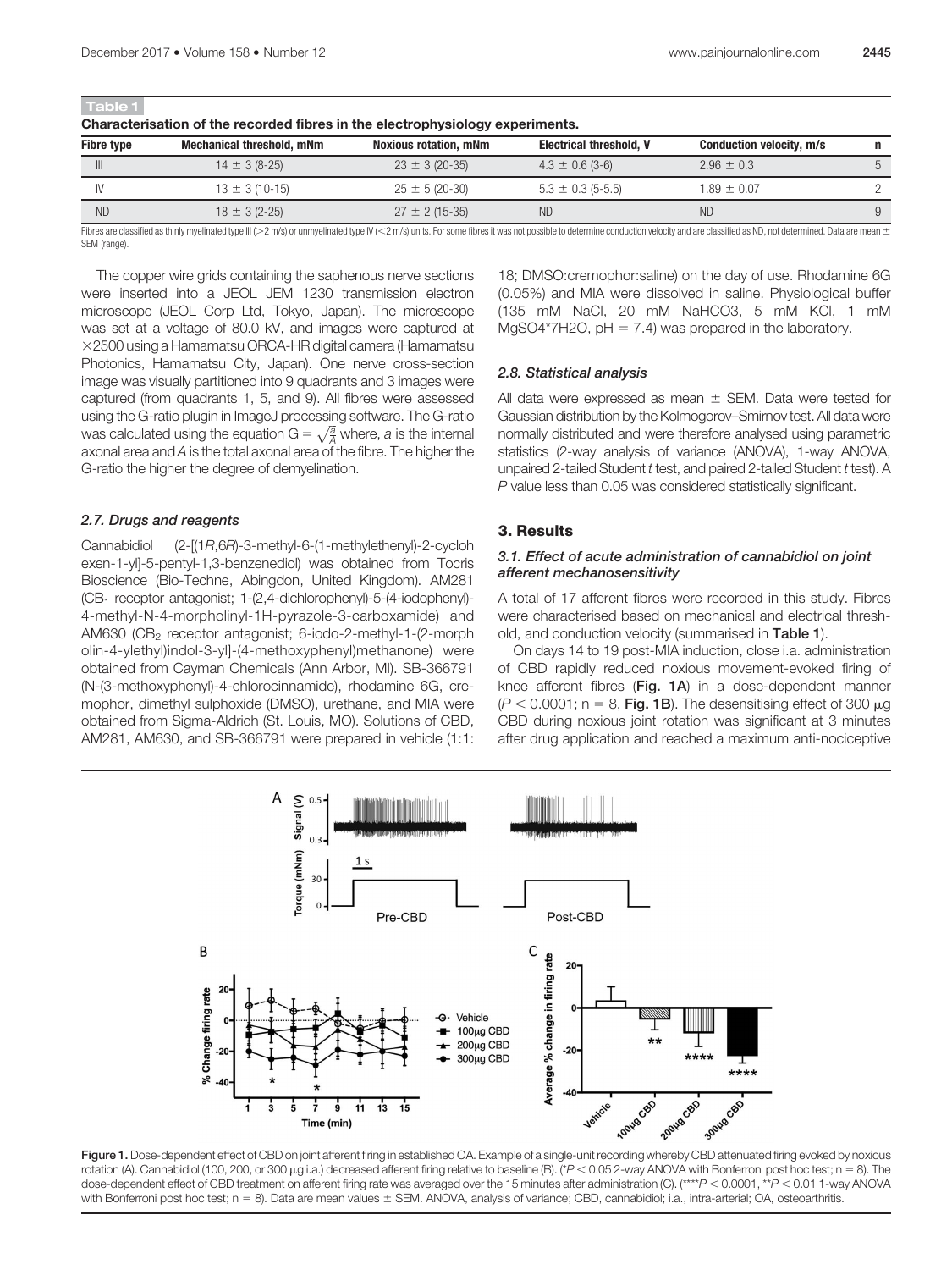

Figure 2. Dose-dependent effect of CBD on pain-related measures in established OA. Intra-articular injection of MIA produced secondary allodynia and weightbearing deficits in the ipsilateral hind paw and hind limb, respectively, 14 days after MIA injection (\*\*\*\*P < 0.0001, 1-way ANOVA with Dunnett post hoc test; n = 24). Cannabidiol (100, 200, or 300 µg i.artic. at BL]) improved hind paw withdrawal threshold (A) and hind limb weight bearing dose-dependently, over 4 hours.  $(***P < 0.0001, **P < 0.01, *P < 0.05$  2-way ANOVA with Bonferroni post hoc test; n = 8). Data are mean values  $\pm$  SEM. ANOVA, analysis of variance; BL, baseline, CBD, cannabidiol; MIA, sodium monoiodoacetate, OA, osteoarthritis; VEH, vehicle.

effect at 7 minutes (29.3%  $\pm$  7.4% change compared with baseline). Although all doses of CBD significantly decreased the mean afferent firing over the course of the 15 minutes assessed, the 300  $\mu$ g dose was the most effective, decreasing firing by 22.8%  $\pm$  1.2% overall (P < 0.0001, n = 8, Fig. 1C).

# 3.2. Effect of acute administration of cannabidiol on sodium monoiodoacetate–induced pain

Intra-articular injection of MIA produced secondary allodynia and weight-bearing deficits in the ipsilateral hind paw and hind limb, respectively, 14 days after injection ( $P < 0.0001$ ; n = 24; Fig. 2A and  $P < 0.0001$ ; n = 24; Fig. 2B).

When compared with vehicle control, low dose CBD (100,  $200 \mu$ g) had no effect on withdrawal threshold or hind limb weight bearing ( $P > 0.05$ ; n = 8; Figs. 2A and B). The 300  $\mu$ g dose of CBD, however, significantly increased hind paw withdrawal threshold and hind limb weight bearing over the time course tested ( $P < 0.0001$ ; n = 8; Figs. 2A and B). All subsequent experiments used the  $300 \mu g$  dose of CBD.

To determine whether CBD was acting locally, 300  $\mu$ g of the drug was injected into the contralateral knee and the withdrawal threshold was assessed in the ipsilateral joint 1 hour later and hind limb weight bearing was assessed in the ipsilateral joint 3 hour later. It was found that the high dose of CBD administered to the contralateral knee had no effect on ipsilateral hind paw withdrawal

thresholds indicating that CBD was not acting centrally in this pain test  $(P < 0.01$ ; n = 8-10; Fig. 3A). However, in the hind limb weight-bearing test, contralateral CBD was not statistically different from the ipsilateral CBD group ( $P > 0.05$ ; n = 8-22; Fig. 3B).

The cannabinoid receptor antagonists AM281 and AM630 had no effect on CBD-induced analgesia ( $P > 0.05$ ; n = 6-8; Figs. 4A and B). Conversely, the TRPV1 antagonist, SB-366791, significantly inhibited the analgesic effect of CBD ( $P < 0.05$ ; n = 6-8; Fig. 4A) with respect to the hind paw withdrawal threshold, but did not have a significant effect on hind limb weight bearing at 3 hours after injection ( $P > 0.05$ ; n = 6-22; Fig. 4B).

# 3.3. Effect of acute administration of cannabidiol on sodium monoiodoacetate–induced inflammation

One day after i.artic. injection of MIA, rolling leukocytes ( $P < 0.0001$ ;  $n = 6-12$ ; Fig. 5A), adherent leukocytes (P < 0.0001; n = 6-12; Fig. 5B), and knee joint perfusion were all significantly increased compared with naïve animals ( $P > 0.05$ ; n = 6-12; Fig. 5C).

After baseline recordings were completed on day 1 post-MIA induction, topical administration of CBD (300  $\mu$ g) significantly decreased rolling and adherent leukocytes when compared with vehicle over the 3-hour time course ( $P < 0.0001$ ; n = 6; Figs. 5A and B). Cannabidiol had a moderate inhibitory effect on synovial hyperaemia ( $P < 0.05$ ; n = 6; Fig. 5C). The MAP was unaffected by CBD treatment over the 3-hour time course



Figure 3. Effect of contralaterally administered CBD on ipsilateral pain behaviour. The improvement in hind paw withdrawal threshold seen with ipsilateral CBD was not observed when CBD (300 µg i.artic.) was administered to the contralateral knee (A). Contralateral CBD did not significantly decrease hind paw weight bearing (B) when compared with ipsilateral CBD. (\* $P < 0.05$ , \*\* $P < 0.01$  1-way ANOVA with Fisher post hoc test; n = 8-9). Data are mean values  $\pm$  SEM. ANOVA, analysis of variance; CBD, cannabidiol; VEH, vehicle.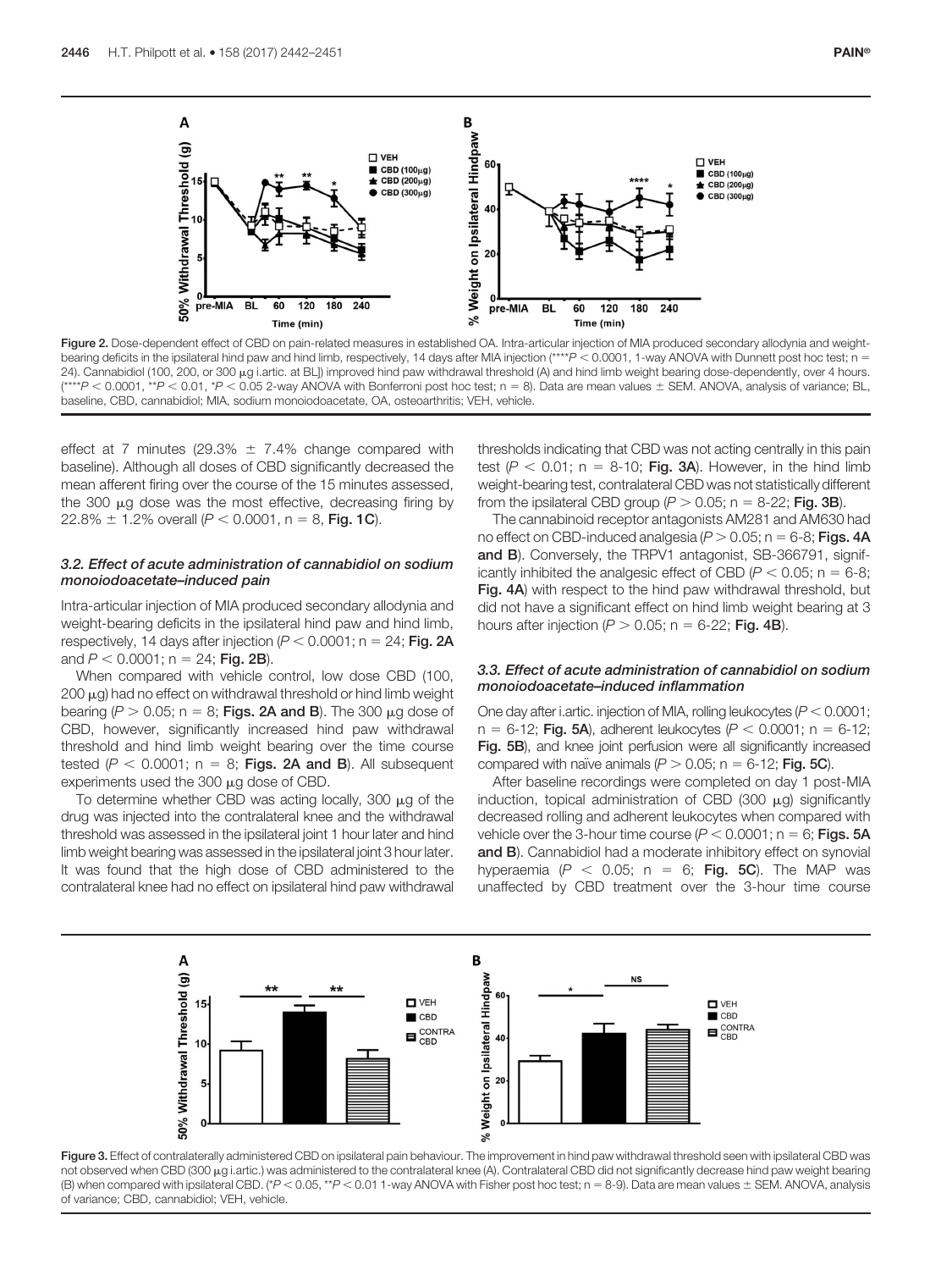

Figure 4. Contribution of cannabinoid and noncannabinoid receptors to the analgesic effects of CBD. Both hind paw withdrawal threshold (A) and hind limb weight bearing (B) were unaltered compared with control after local administration of the CB<sub>1</sub> receptor antagonist AM281 (75 µg) or CB<sub>2</sub> receptor antagonist AM630 (75 μg). Hind paw withdrawal threshold (A) was reduced compared with control after local administration of the TRPV1 antagonist SB-366791 (30 μg), but hind limb weight bearing (B) was unaffected. (\* $P < 0.05$ , \*\* $P < 0.01$  1-way ANOVA with Fisher post hoc test; n = 6-8). Data are mean values  $\pm$  SEM. ANOVA, analysis of variance; CBD, cannabidiol; VEH, vehicle.

(VEH: 70.7  $\pm$  2.33 mm Hg; CBD: 68.8  $\pm$  2.38 mm Hg), confirming a lack of any systemic effect on blood pressure.

The anti-rolling effect of CBD at 30 minutes was blocked by AM630 and SB-366791 ( $P < 0.0001$ , n = 6; Fig. 6A), but not AM281. The anti-adherence effect of CBD on day 1 MIA joints was blocked only by SB-366791( $P < 0.001$  n = 6; Fig. 6B).

#### 3.4. Prophylactic effect of cannabidiol on sodium monoiodoacetate–induced osteoarthritis pain

Prophylactic treatment of MIA-injected knee joints with CBD (on days 0–3 of MIA) significantly attenuated the development of MIA-induced tactile allodynia during both the acute and late phase of OA development  $(P < 0.0001$ ; n = 8; Fig. 7A). Conversely, early treatment with CBD had no effect on hind limb weight bearing, when compared with vehicle-treated animals  $(P > 0.05; n = 8; Fig. 7A)$ .

# 3.5. Cannabidiol prophylaxis and sodium monoiodoacetate–induced peripheral nerve damage

Treatment of OA knees with CBD during the acute inflammatory phase of the MIA model (days 0–3 of MIA) inhibited saphenous nerve demyelination on day 14 compared with vehicle-treated knees ( $P < 0.05$ ; n = 6-8; Fig. 8B).

# 4. Discussion

Pain and disease progression are poorly managed in many patients with OA because of the multifactorial nature of the disease. Intra-articular injection of MIA produces monoarthritis with several features that resemble human OA, including joint pain, intermittent inflammation, and joint nerve damage. This study aimed to address, for the first time, whether the inflammatory and neuropathic pain associated with MIA could be blocked by local administration of the noneuphoria producing phytocannabinoid CBD.

It has previously been shown that the pain associated with the MIA model of OA is mediated in part by the sensitisation of joint afferent fibres.<sup>35,37</sup> Peripheral administration of CBD dosedependently decreased joint afferent firing on day 14 after MIA injection. These electrophysiology data confirm that CBD has a peripheral site of action in knee joints. Because all recordings were made from A $\delta$  or C fibres during noxious movement of the knee, this suggests that CBD can inhibit the mechanosensitivity of joint nociceptors.

In end-stage OA, intra-articular injection of 300  $\mu$ g of CBD improved unrestrained hind limb weight bearing and hind paw withdrawal threshold (Fig. 2). These observations, along with our electrophysiology data, assert that CBD acts locally in the joint to reduce joint mechanical pain as revealed by improved weight bearing as well as a reduction in centrally mediated secondary allodynia as determined by hind paw withdrawal threshold. Contralateral injection of CBD had no discernible effect on ipsilateral secondary allodynia confirming that the analgesic effect of intra-articular CBD was localised to the site of administration for this pain test. The anti-nociceptive effect of low dose CBD (100 and 200  $\mu$ g) observed with electrophysiology was not seen in the behavioural pain assessments. This may be because electrophysiology is a highly sensitive technique that detects subtle response to test agents in the periphery, whereas pain behaviours are more complex and encompass the entire pain pathway. The rationale for using two pain behavioural tests in this study was to interrogate different aspects of the pain pathway. Dynamic incapacitance is a measure of spontaneous pain that is associated with joint degeneration or inflammation arising from peripheral sensitisation.4,28 In contrast, von Frey hairs were used to investigate evoked, reflexive responses (ie, paw withdrawal, shake, and lick) at a site distal to the injured joint.<sup>28</sup> This secondary allodynia is a consequence of central sensitisation in late stages of the MIA model,<sup>16</sup> and can be indicative of nerve injury. Thus, it seems that local injection of CBD is effective at reducing direct nociceptive and inflammatory pain in the joint as well as ameliorating neuropathic features of OA pain.

Both  $CB_1$  and  $CB_2$  receptor antagonists failed to block the CBD-mediated improvements in hind paw withdrawal threshold and weight bearing. Although CBD has been shown to act as an inverse agonist at  $CB<sub>2</sub>$  receptors and a full antagonist at  $CB<sub>1</sub>$ receptors,<sup>40</sup> it has also been shown to act through GPR55, serotonin receptors (eg,  $5-HT<sub>1A</sub>$ ), and various transient receptor potential ion channels. Transient receptor potential vanilloid-1 is known to be involved in MIA-induced peripheral sensitisation,<sup>17</sup> therefore, antagonist experiments were performed to test the involvement of this ion channel in CBD-mediated analgesia. Here, the TRPV1 antagonist SB-366791 attenuated the secondary allodynia imparted by CBD in established OA. This mechanism of action has been previously reported in in vitro studies using human embryonic kidney (HEK 293) cells and using cell membranes from mouse and rat brains.<sup>3</sup> In vivo, TRPV1 antagonism has also been shown to block the pain-relieving effect of CBD in a model of carrageenan-induced paw oedema<sup>7</sup>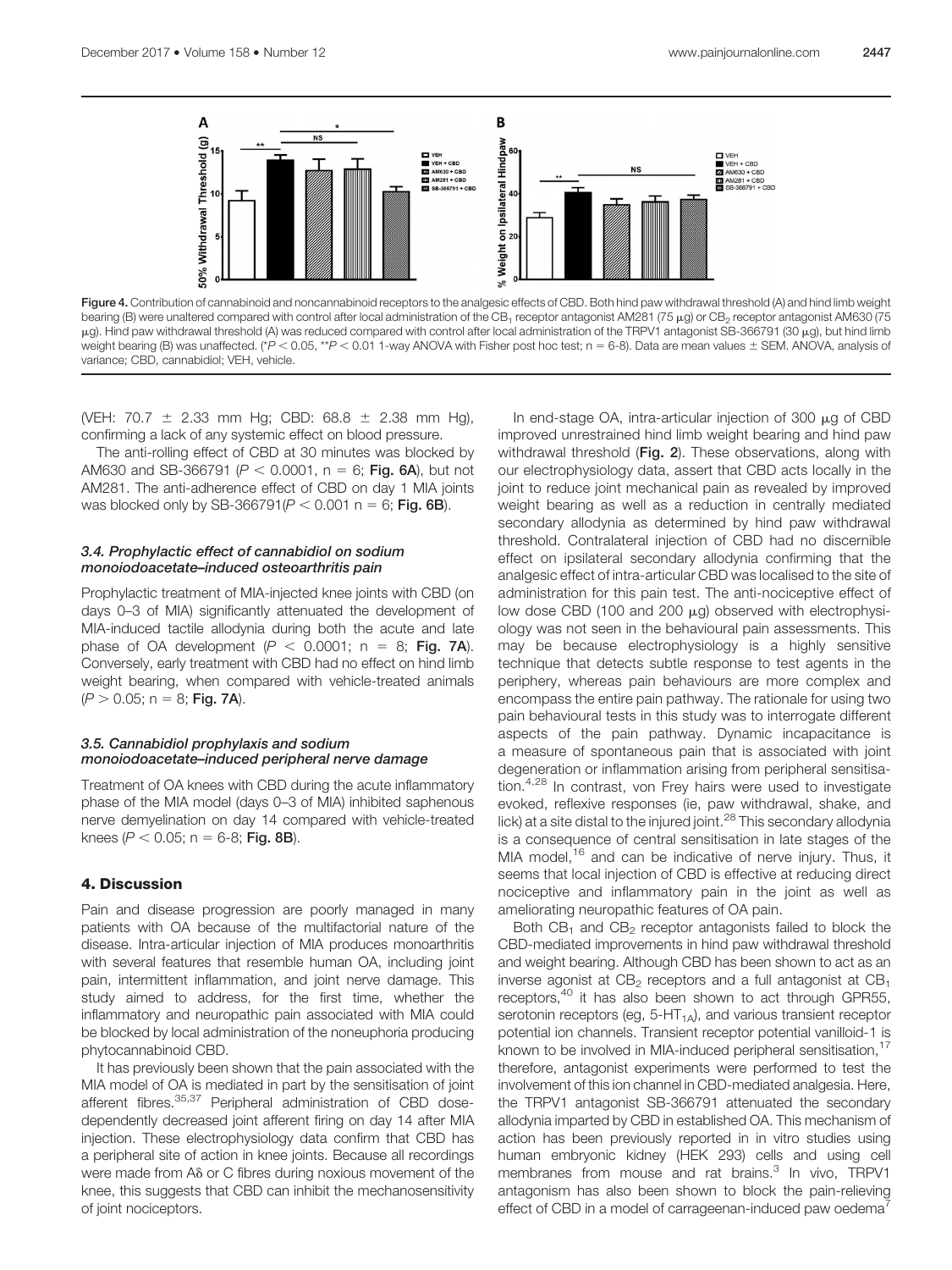

Figure 5. Anti-inflammatory action of CBD on day 1 MIA-induced inflammation. When compared with naïve controls, intra-articular MIA significantly increased rolling (A) and adherent (B) leukocytes, and caused synovial hyperaemia (C) (\*\*\*\* $P < 0.0001$ , \*\*\* $P < 0.001$ , \*\* $P < 0.01$ , \* $P < 0.05$ ,  $P > 0.05$ , unpaired t test; n = 6-12). Over a 3-hour time course, CBD (300  $\mu$ g) significantly decreased leukocyte rolling (A) leukocyte adherence (B) and knee joint blood flow (C) when compared to vehicle. (\*\*\*\* $P < 0.0001$ , \*\* $P < 0.01$ ,  $*P < 0.05$  2-way ANOVA with Bonferroni post hoc test; n = 6). Data are mean values  $\pm$  SEM. ANOVA, analysis of variance; CBD, cannabidiol; MIA, sodium monoiodoacetate; PU, perfusion unit; VEH, vehicle.

and in the chronic constriction injury model of neuropathic pain.<sup>6</sup> Although these data show that the action of CBD is mediated in part by TRPV1, it remains unclear if CBD is acting directly on TRPV1 or if there is an indirect mechanism occurring in the joint. Cannabidiol has been shown to inhibit fatty acid amide hydrolase (FAAH) and the uptake of anandamide.<sup>3</sup> Inhibition of FAAH and anandamide reuptake would elevate anandamide levels in the joint which if high enough could ultimately lead to the activation of TRPV1.<sup>3</sup>

Intra-articular injection of MIA produced an acute inflammatory response on day 1 after injection. This acute phase of inflammation was evinced by an increase in leukocyte trafficking

and a moderate increase in joint blood flow. Local application of CBD significantly reduced these acute, inflammatory changes corroborating what has previously been reported in other inflammatory models.<sup>8,12,20</sup> Oral administration of CBD, for example, has been shown to be anti-inflammatory and antihyperalgesic in the carrageenan model of plantar oedema.<sup>8</sup> Malfait et al., showed that systemic administration of CBD, both intraperitoneally and orally, suppressed disease severity and decreased serum inflammatory cytokine levels in the collagen model of rheumatoid arthritis.<sup>20</sup> Moreover, CBD administered by a transdermal gel reduced joint swelling, immune cell infiltration, synovial membrane thickening, and the synthesis of proinflammatory biomarkers in the Freund complete adjuvant model of inflammatory arthritis.<sup>12</sup> The data presented here demonstrate for the first time that CBD has the capacity to reduce the inflammatory flares associated with OA.

The inhibitory effect of CBD on leukocyte trafficking was blocked by the TRPV1 antagonist SB-366791. Opening of TRPV1 ion channels causes the peripheral release of inflammatory neuropeptides which promote neurogenic inflammation and enhanced leukocyte trafficking in joints.<sup>19,41</sup> Thus, the anti-inflammatory effects of CBD observed here could be due to desensitisation of TRPV1 ion channels as has been shown elsewhere.<sup>14</sup> The antirolling effect of CBD on joint leukocytes was also blocked by AM630 suggesting that  $CB<sub>2</sub>$  receptors may be involved in opposing leukocyte capture in day 1 MIA joints. Zhao et al. showed that activation of  $CB<sub>2</sub>$  receptors can inhibit the expression of Pselectin which is the adhesion molecule responsible for leukocyte rolling.<sup>43</sup> Whether CBD inhibits joint P-selectin activity by a  $CB<sub>2</sub>$ receptor mechanism requires further investigation.

A central hypothesis of this study was that early inhibition of OArelated inflammation with CBD would reduce the development of persistent joint pain. Prophylactic treatment of OA joints with CBD on days 1 to 3 after MIA induction prevented secondary allodynia at day 14, but had no effect on hind limb weight bearing. Inflammation associated with MIA diminishes by day  $7<sup>4</sup>$  therefore the pain associated with end-stage OA in this model is largely due to joint degeneration and peripheral neuropathy. Thus, by abolishing early inflammation with prophylactic treatment, CBD attenuates central sensitisation and neuropathic pain development in OA.

Previous studies have shown that MIA-induced OA causes peripheral nerve damage.<sup>25,39</sup> Demyelination of the ipsilateral saphenous nerve was confirmed by an increase in G-ratio, purporting MIA-induced peripheral neuropathy compared with saline control animals.<sup>25</sup> This study showed that prophylactic treatment with CBD during the early inflammatory phase of MIA prevented this loss of nerve myelin 14 days later, suggesting that blockade of inflammatory flares during OA could protect against joint nerve damage. The G-ratio data would benefit from future studies examining the expression of a biomarker for peripheral nerve damage to further support this finding.

The findings presented here and elsewhere support the concept that MIA recapitulates the neuropathic aspect of OA pain, which is found in approximately 30% of patients.<sup>1,34</sup> CBD treatment may be a beneficial therapeutic for the population of patients who experience neuropathic arthritis, and are refractory to currently used first- and second-line analgesics. Several cannabis compounds, including CBD, have been shown to be neuroprotective in other musculoskeletal disorders. In a preclinical model of multiple sclerosis, CBD was shown to improve clinical recovery and rotarod scores in animals, correlating with and indicative of a neuroprotective effect.<sup>30</sup> In addition, CBD and  $\Delta^9$ -tetrahydrocannabinol have both been implicated in slowing the progression and promoting the survival of neurones in a preclinical model of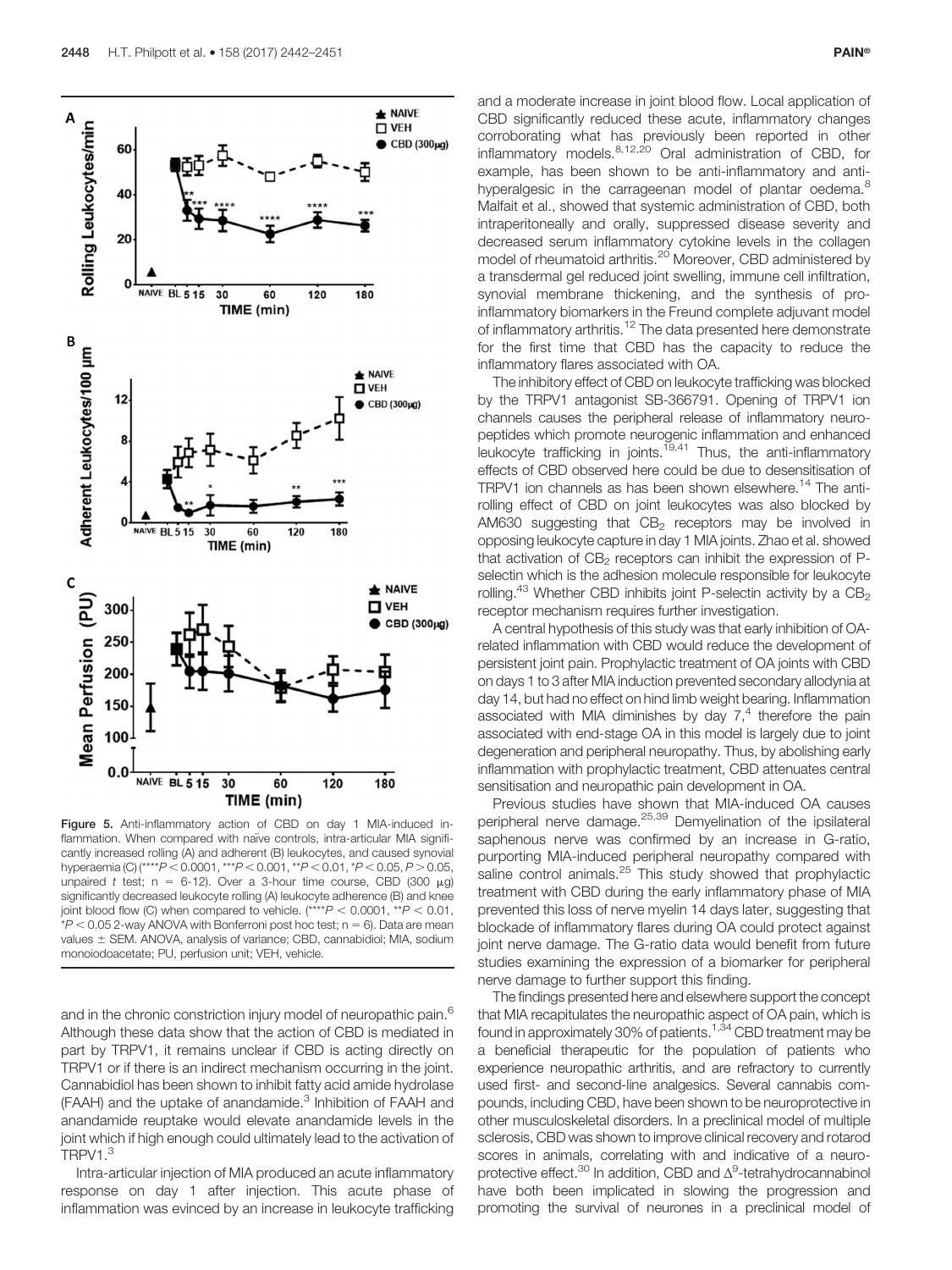

Figure 6. Contribution of cannabinoid and noncannabinoid receptors to the anti-inflammatory effects of CBD. The anti-rolling effect of CBD at 30 minutes was blocked (A) by CB<sub>2</sub> receptor antagonist AM630 (75 μg) and TRPV1 antagonist SB-366791 (30 μg), but not CB<sub>1</sub> receptor antagonist AM281 (75 μg). The antiadherence effect of CBD in day 1 MIA joints was blocked by SB-366791 (B).  $(***P<0.0001,***P<0.0011)$ -way ANOVA with Fisher LSD post hoc test; n = 60). Data are mean values ± SEM. ANOVA, analysis of variance; CBD, cannabidiol; MIA, sodium monoiodoacetate; VEH, vehicle.

amyotrophic lateral sclerosis.<sup>15,42</sup> These studies, in addition to the results presented here, highlight the potential utility of CBD as an analgesic and neuroprotective agent in OA.

Cannabidiol is a noneuphoria producing compound and has a more desirable side effect profile compared with other cannabinoid compounds and commonly prescribed analgesics. Animal studies where CBD was administered systemically showed that the animals had no signs of adverse side effects.<sup>12,20</sup>

For example, exploratory behaviour in rats was not altered by systemic CBD, indicating limited central effects of treatment.<sup>12</sup> Our study shows for the first time that CBD is an effective antinociceptive and anti-inflammatory agent when administered locally around the joint. Successful relief of OA symptoms by peripherally administered CBD suggests a therapeutic option that has a low chance of adverse effects which is more desirable for patients.



Figure 7. Effect of prophylactic CBD administration on the development of pain over 14 days post-MIA injection. Treating MIA knee joints with CBD (300 µg; s.c.; days 0-3) significantly improved von Frey hair withdrawal threshold over the 14-day development of OA when compared with vehicle (A). Pretreatment of MIA knee joints with CBD had no significant effect on hind limb weight bearing (B) (\*\*\*\*P < 0.0001, \*\*\*P < 0.001, \*\*P < 0.01, \*P < 0.05 2-way ANOVA with Bonferroni post hoc test; n = 8). Data are mean values ± SEM. ANOVA, analysis of variance; CBD, cannabidiol; MIA, sodium monoiodoacetate; OA, osteoarthritis; s.c., subcutaneous; VEH, vehicle.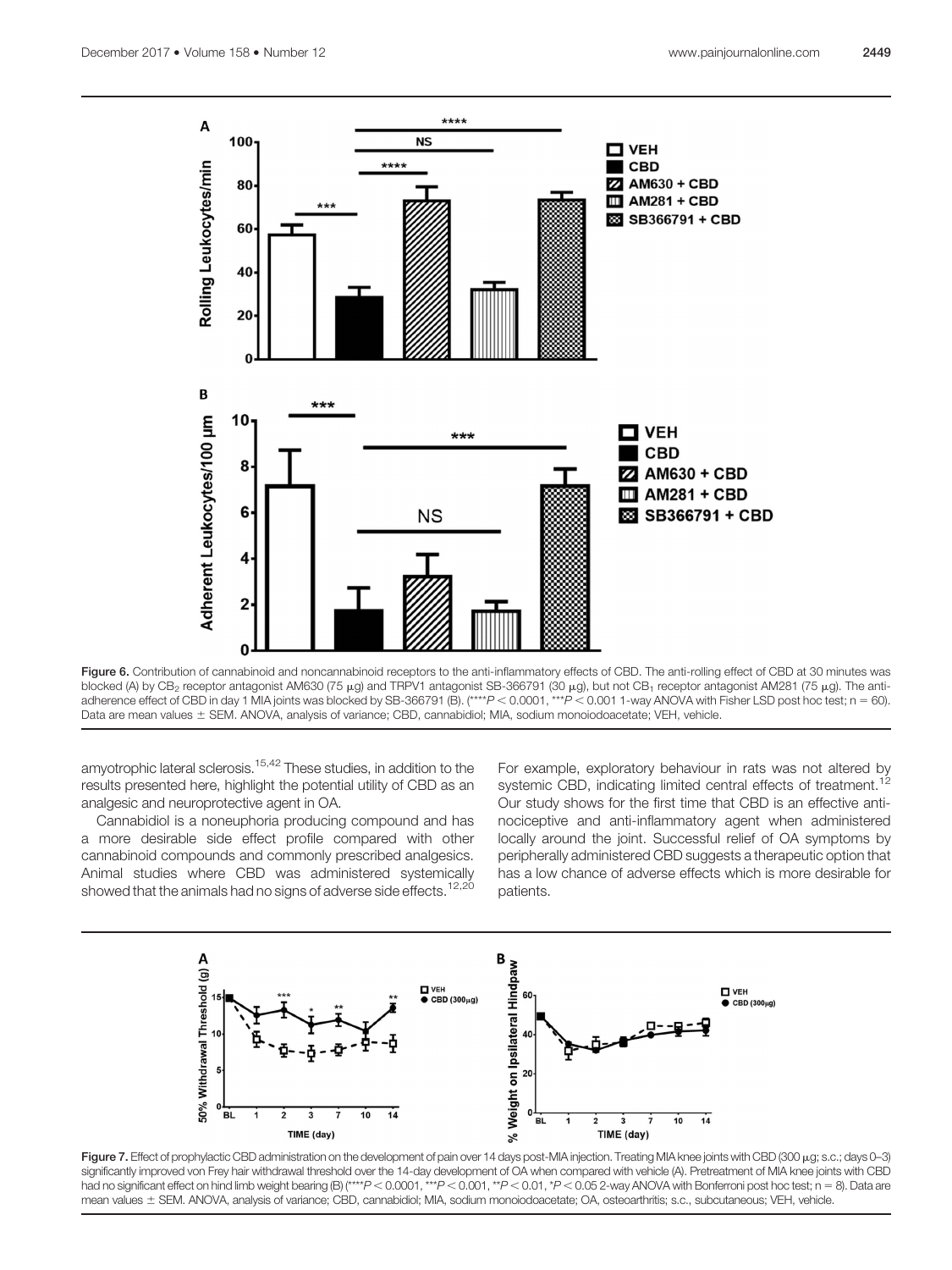

Figure 8. Prophylactic CBD reduces joint nerve demyelination in MIA-induced OA. Representative sections of electron micrographs of axons found in saphenous nerves taken at day 14 from MIA treated with vehicle (A) (days 0-3), or CBD (300 μg; days 0-3). (B) G-ratio calculations showing that MIA-induced axonal demyelination is prevented by CBD treatment. Scale bar is 6  $\mu$ m. (\* $P < 0.05$  unpaired t test; n = 6 = 8). Data are presented as mean values  $\pm$  SEM. CBD, cannabidiol; MIA, sodium monoiodoacetate; OA, osteoarthritis; VEH, vehicle.

# 5. Conclusions

This study showed for the first time that local CBD administration inhibited pain and peripheral sensitisation in established OA. Topical treatment with CBD reduced leukocyte trafficking and joint hyperaemia during the early stages of MIA. By attenuating this initial inflammatory response with CBD, end-stage OA pain and peripheral neuropathy were abrogated. Thus, CBD may be a safe therapeutic to treat OA pain locally as well as block the acute inflammatory flares that drive disease progression and joint neuropathy.

# Conflict of interest statement

The authors have no conflicts of interest to declare.

This work was supported by an operating grant provided by The Arthritis Society.

Ethics: All experimental protocols were approved by the Dalhousie University Committee on Laboratory Animals, which acts in accordance with the standards put forth by the Canadian Council for Animal Care.

Availability of data and materials: The datasets used and/or analysed during the current study available from the corresponding author on reasonable request.

# Acknowledgements

The technical assistance of Allison Reid is gratefully acknowledged. Author contributions: H. T. Philpott conducted the pain behaviour experiments, the inflammation measurements (IVM and LASCA), performed the G-ratio measurements, analysed data, and helped draft the manuscript. M. O'Brien conducted all electrophysiology experiments, analysed the data, and helped draft the manuscript. J. J. McDougall conceived the study, participated in its design and coordination, helped analyse data, and helped draft the manuscript. All authors read and approved the final manuscript.

#### Article history:

Received 10 May 2017 Received in revised form 3 August 2017 Accepted 21 August 2017 Available online 1 September 2017

# References

[1] Ahmed S, Magan T, Vargas M, Harrison A, Sofat N. Use of the painDETECT tool in rheumatoid arthritis suggests neuropathic and sensitization components in pain reporting. J Pain Res 2014;7:579–88.

- [2] Andruski B, McCafferty DM, Ignacy T, Millen B, McDougall JJ. Leukocyte trafficking and pain behavioral responses to a hydrogen sulfide donor in acute monoarthritis. Am J Physiol Regul Integr Comp Physiol 2008;295: R814–20.
- [3] Bisogno T, Hanus L, De Petrocellis L, Tchilibon S, Ponde DE, Brandi I, Moriello AS, Davis JB, Mechoulam R, Di Marzo V. Molecular targets for cannabidiol and its synthetic analogues: effect of vanilloid VR1 receptors and on the cellular uptake and enzymatic hydrolysis of anandamide. Br J Pharmacol 2001;134:845–52.
- [4] Bove SE, Calcaterra SL, Brooker RM, Huber CM, Guzman RE, Juneau PL, Schrier DJ, Kilgore KS. Weight bearing as a measure of disease progression and efficacy of anti-inflammatory compounds in a model of monosodium iodoacetate-induced osteoarthritis. Osteoarthr Cartil 2003; 11:821–30.
- [5] Chaplan SR, Bach FW, Pogrel JW, Chung JM, Yaksh TL. Quantitative assessment of tactile allodynia in the rat paw. J Neurosci Methods 1994; 53:55–63.
- [6] Comelli F, Giagoni G, Bettoni I, Colleoni M, Costa B. Antihyperalgesic effect of a cannabis sativa extract in a rat model of neuropathic pain: mechanisms involved. Phytother Res 2008;22:1017–24.
- [7] Costa B, Giagnoni G, Franke C, Trovato AE, Colleoni M. Vanniloid TRPV1 receptor mediates the antihyperalgesic effect of the nonpsychoactive cannabinoid, cannabidiol, in a rat model of acute inflammation. Br J Pharmacol 2004;143:247–50.
- [8] Costa B, Colleoni M, Conti S, Parolaro D, Franke C, Trovato AE, GIagnoni G. Oral anti-inflammatory activity of cannabidiol, a non-psychoactive constituent of cannabis, in acute carrageenan-induced inflammation in the rat paw. Naunyn Schmiedebergs Arch Pharmacol 2004;369:294–9.
- [9] De Petrocellis L, Ligresti A, Moriello AS, Allara M, Bisogno T, Petrosino S, Stott CG, Di Marzo V. Effects of cannabinoids and cannabinoid-enriched Cannabis extracts on TRP channels and endocannabinoid metabolic enzymes. Br J Pharmacol 2011;163:1479–94.
- [10] Grönblad M, Konttinen YT, Korkala O, Liesi P, Hukkanen M, Polak JM. Neuropeptides in the synovium of patients with rheumatoid arthritis and osteoarthritis. J Rheumatol 1988;15:1807–10.
- [11] Guermazi A, Roemer FW, Hayashi D, Crema MD, Niu J, Zhang Y, Marra MD, Katur A, Lynch JA, El-Khoury GY, Baker K, Hughes LB, Nevitt MC, Felson DT. Assessment of synovitis with contrast-enhanced MRI using a whole-joint semiquantitative scoring system in people with, or at high risk of, knee osteoarthritis: the MOST study. Ann Rheum Dis 2011;70: 805–11.
- [12] Hammell D, Zhang L, Ma F, Abshire S, Mcilwrath S, Stinchcomb A, Westlund K. Transdermal cannabidiol reduces inflammation and painrelated behaviours in a rat model of arthritis. Eur J Pain 2015;20:936–48.
- [13] Hill CL, Hunter DJ, Niu J, Clancy M, Guermazi A, Genant H, Gale D, Grainger A, Conaghan P. Synovitis detected on magnetic resonance imaging and its relation to pain and cartilage loss in knee osteoarthritis. Ann Rheum Dis 2007;66:1599–603.
- [14] Iannotti FA, Hill CL, Leo A, Alhusaini A, Soubrane C, Mazzarella E, Russo E, Whalley BJ, Di Marzo V, Stephens GJ. Nonpsychotropic plant cannabinoids, cannabidivarin (CBDV) and cannabidiol (CBD), activate and desensitize transient receptor potential vanilloid 1 (TRPV1) channels in vitro: potential for the treatment of neuronal hyperexcitability. ACS Chem Neurosci 2013;5:1131–41.
- [15] Iuvone T, Espsito G, De Fillippis D, Scuderi C, Steardo L. Cannabidiol: a promising drug for neurodegenerative disorders? CNS Neurosci Ther 2009;1:65–75.